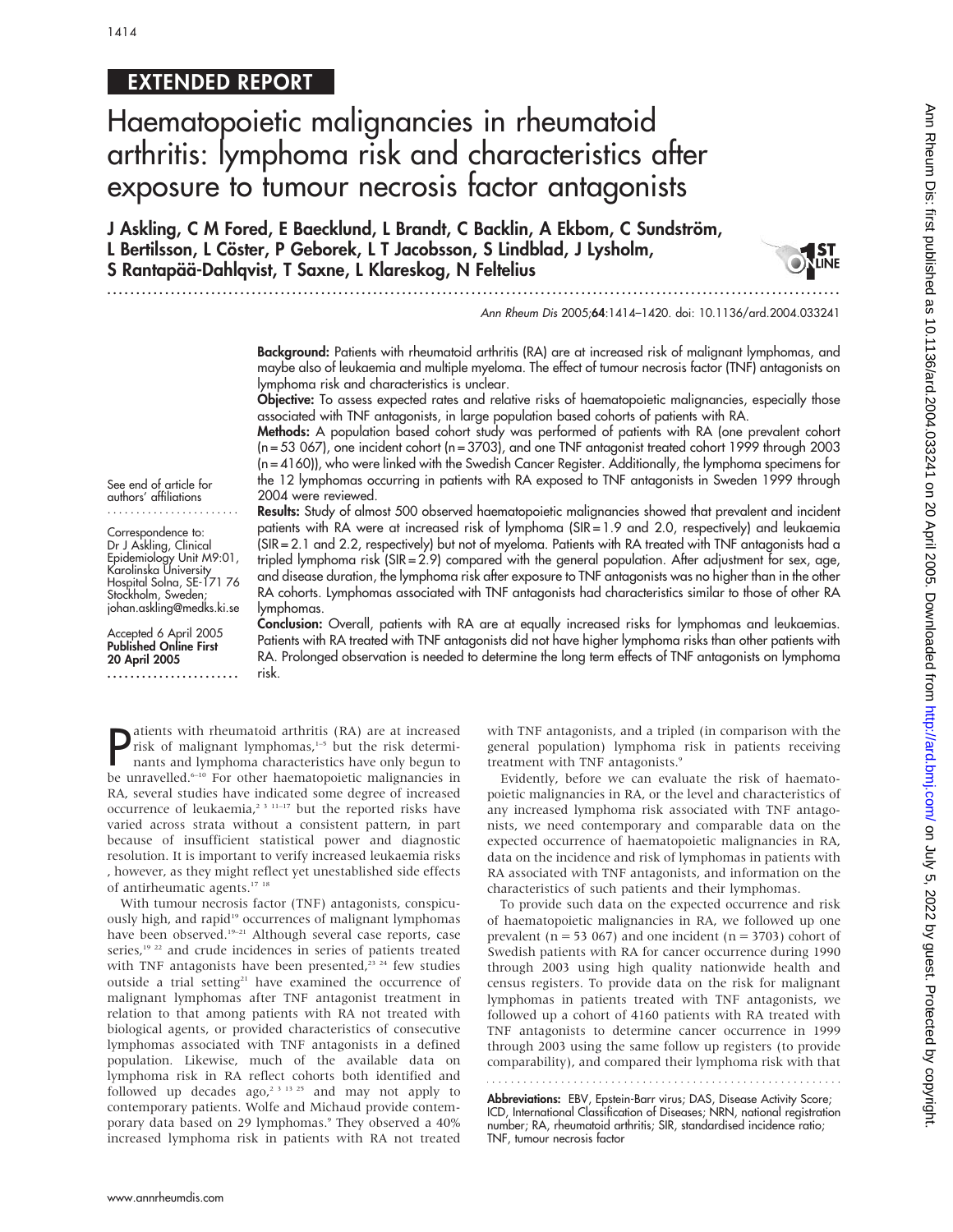of the general population, and with that of other patients with RA. Finally, to describe characteristics of lymphomas occurring in anti-TNF treated patients, we present data on all reported lymphomas among patients with RA treated with TNF antagonists in Sweden through 2004.

#### SUBJECTS AND METHODS **Setting**

Swedish health care is public and population based. Hospital referrals are based on geographical determinants rather than financial capacity or health insurance. Nationwide and population based health and census registers in combination with unique personal identifiers allow record linkage of register data recorded prospectively since the 1960s, with very few losses to follow up and minimum risk of recall bias.

#### The Inpatient Register cohort of prevalent RA

The Swedish Inpatient Register contains individual based information on inpatient care county wide since 1964 and nation wide since 1987.<sup>26</sup> For every hospital discharge, information on diagnoses and surgical procedures is recorded according to the International Classification of Diseases (ICD) versions 7–10. We identified all subjects above 16 years of age ever discharged with a diagnosis of RA (primary or contributory diagnosis) between 1 January 1990 and 31 December 2003. The ICD codes used were 714A-C, 714W (ICD 9), and M05–6 (ICD 10). We excluded subjects who were also discharged with systemic lupus erythematosus, ankylosing spondylitis, or psoriatic arthritis. For each patient, computerised information on date of entry (first hospital discharge with RA 1964–2003), discharge department, age, sex, and national registration number (NRN, unique to each resident and recorded in all health and census registers) was recorded (table 1). No information on treatment was available.

|                                      | Rheumatoid arthritis cohorts* |              |                                       |  |  |  |  |
|--------------------------------------|-------------------------------|--------------|---------------------------------------|--|--|--|--|
|                                      | Inpatient<br>Register         |              | <b>Early Arthritis TNF antagonist</b> |  |  |  |  |
| Overall                              | 53067                         | 3703         | 4160                                  |  |  |  |  |
| Men                                  | 15185                         | 1114         | 1048                                  |  |  |  |  |
| Women                                | 37882                         | 2589         | 3112                                  |  |  |  |  |
| Age at start of follow up (years)    |                               |              |                                       |  |  |  |  |
| $16 - 44$                            | 4666                          | 782          | 950                                   |  |  |  |  |
| $45 - 74$                            | 29900                         | 2421         | 2986                                  |  |  |  |  |
| $7.5+$                               | 18501                         | 500          | 224                                   |  |  |  |  |
| Calendar period of entry into cohort |                               |              |                                       |  |  |  |  |
| 1964-1979                            | 6932                          | 0            | $\Omega$                              |  |  |  |  |
| 1980-1989                            | 11867                         | $\Omega$     | $\Omega$                              |  |  |  |  |
| 1990-1998                            | 20898                         | 1176         | 11                                    |  |  |  |  |
| 1999-2001                            | 7667                          | 1478         | 2398                                  |  |  |  |  |
| 2002-2003                            | 5703                          | 1049         | 1751                                  |  |  |  |  |
| Person-years                         | 297102                        | 13292        | 9715                                  |  |  |  |  |
| DAS28                                |                               | mean 3.5,    | mean 5.5,                             |  |  |  |  |
|                                      |                               | median $3.5$ | median 5.6                            |  |  |  |  |
| <b>HAQ</b>                           |                               | mean 0.6,    | mean $1.4$ ,                          |  |  |  |  |
|                                      |                               | median $0.7$ | median $1\,4$                         |  |  |  |  |

\*In the Early Arthritis cohort, values refer to status at 6 months after diagnosis of RA. In the TNF antagonist cohort, values refer to status at the start of anti-TNF treatment.

DAS28, 28 joint count Disease Activity Score; HAQ, Health Assessment Questionnaire.

#### The Early Arthritis cohort of incident RA

In Sweden, RA is normally diagnosed and followed up by rheumatologists. Centres reporting to the Early Arthritis Register contain a typical mix of small outpatient clinics and larger population based centres. The Early Arthritis Register contains information on subjects with incident  $\langle$ <1 year from onset) RA diagnosed at participating centres since the mid-1990s, with a geographically varying but increasing coverage (40–100% in different regions, overall around 70%) of the estimated number of patients with incident RA.<sup>27</sup> From this register, we collected information on entry (date of diagnosis of RA), date of birth, sex, and the NRN for 3703 incident cases of RA during 1995 through 2003 (table 1).

#### The TNF antagonist RA cohort

Within the context of a continuing Swedish structured postmarketing surveillance programme (ARTIS) we assembled a cohort of 4160 patients with RA treated with etanercept, infliximab, or adalimumab between 1999 and 2003 (table 1). Details and patient identification methods have been described elsewhere.<sup>28</sup> In brief, patients were identified through the Swedish Medical Products Agency in collaboration with the Swedish Society for Rheumatology, and through regional surveillance programmes of patients treated with TNF antagonists. We made assessments against sales statistics, and estimated that our anti-TNF cohort covered around 80% (higher for etanercept than for infliximab) of all anti-TNF treated patients with RA in Sweden. For each person we collected information on date of birth, sex, NRN, type of TNF inhibitor, Disease Activity Score (DAS)/Health Assessment Questionnaire at the start of treatment, and entry (date of treatment start) and date of discontinuation (table 1).

#### Register linkages

Through linkage (of all subjects, using the NRN as linkage key) to the Swedish Cancer Register 1964–2003, we collected information on all registered haematopoietic malignancies  $(ICD 7 = 200-209)$ , including the date of diagnosis. Reporting to this registry is mandatory for clinicians and pathologists, resulting in a completeness of around 99%.<sup>29</sup> Through linkage to the Cause of Death Register 1964–2003 and to the Register of Population and Population Changes 1969–2003, we collected information on marital status, and vital status, including date of death and date of emigration until 31 December 2003.

## **Statistics**

In the analyses of relative risk of haematopoietic malignancies, we used SIRs (the ratio of the observed and expected numbers of cancers) as measures of relative risk. Expected numbers were calculated by multiplying sex-, age-, and calendar period-specific person-years of follow up with corresponding rates from the entire Swedish population. Ninety five per cent confidence intervals were calculated assuming a Poisson distribution of the observed cases. In the analyses of SIRs in each cohort, we defined start of follow up as the latest of 1 January 1990 or date of entry into each cohort, and end of follow up as the earliest of date of death, date of emigration, or 31 December 2003. Because some subjects might have entered into the Inpatient Register RA cohort because of an incipient haematological malignancy, we present results both including and excluding the first year after entry into this cohort. We used Poisson regression to model the relative risk of lymphoma in the patients treated with TNF antagonists relative to that in the two other RA cohorts. Because more than 80% of the total follow up time in the TNF antagonist cohort represented time while receiving treatment, we present relative risks based on the total time of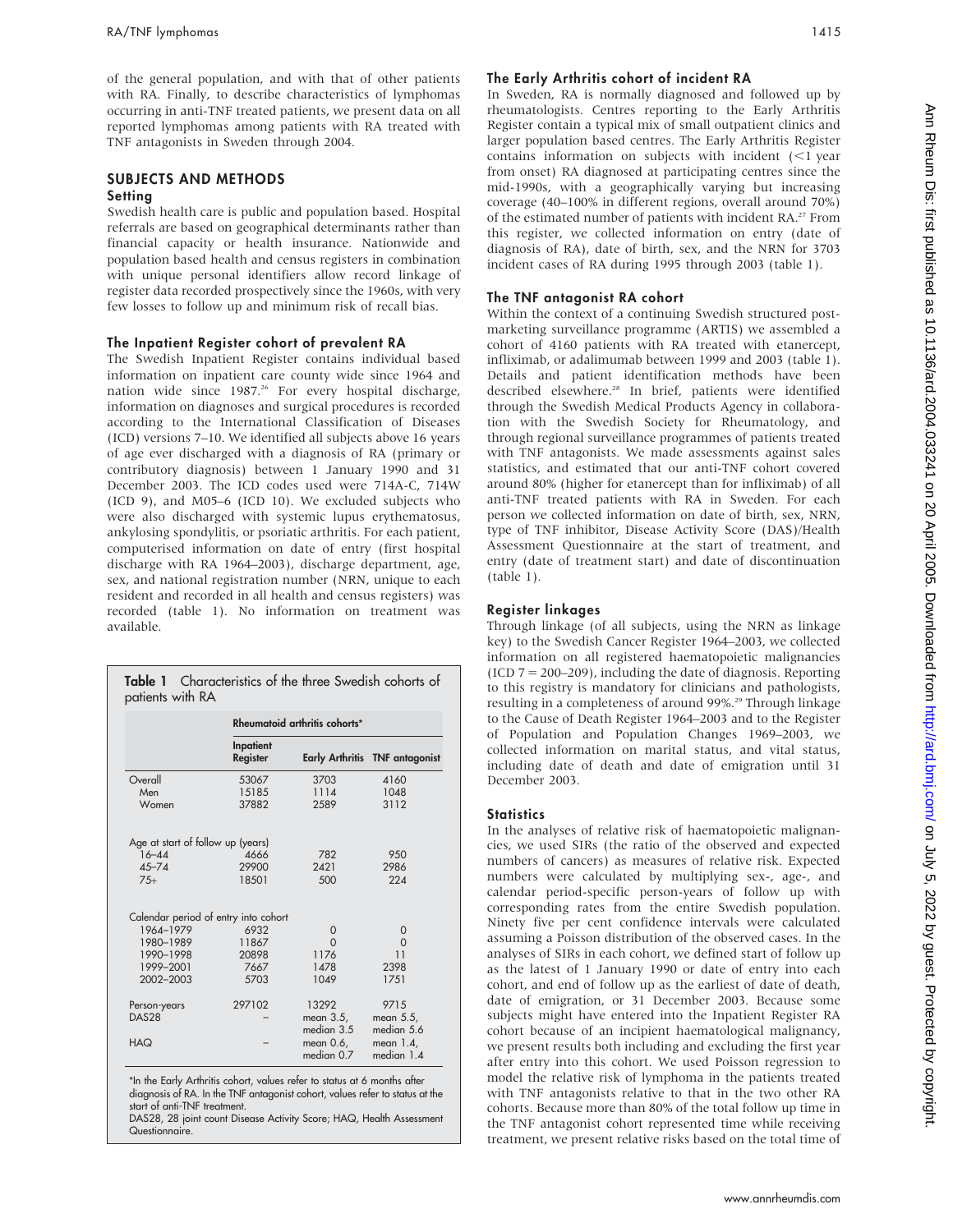Table 2 Relative risk of haematopoietic malignancies including 95% confidence intervals (CI) in three Swedish cohorts of patients with RA

|                                  | <b>Inpatient Register RA</b> |                            | <b>Early Arthritis cohort</b> |                     | <b>TNF</b> antagonist cohort |                       |
|----------------------------------|------------------------------|----------------------------|-------------------------------|---------------------|------------------------------|-----------------------|
| Type                             | No                           | <b>SIR (95% CI)</b>        | No                            | <b>SIR (95% CI)</b> | <b>No</b>                    | <b>SIR (95% CI)</b>   |
| All haematopoietic malignancies  | 481                          | $1.7(1.5 \text{ to } 1.8)$ | 15                            | $1.6$ (0.9 to 2.6)  | 11                           | $2.1$ (1.1 to 3.8)    |
| Malignant lymphoma including CLL | 319                          | $1.9(1.7 \text{ to } 2.1)$ | 11                            | $2.0$ (1.0 to 3.5)  | 9                            | $2.9$ (1.3 to 5.5)    |
| Plasma cell neoplasms            | 45                           | $0.8$ (0.6 to 1.1)         | 0                             | $0.0$ (0.0 to 2.2)  | 0                            | $0.0$ (0.0 to 4.2)    |
| Leukaemia excluding CLL          | 107                          | $2.1$ (1.7 to 2.5)         | 4                             | $2.2$ (0.6 to 5.7)  | $\mathcal{P}$                | $2.0$ (0.2 to $7.3$ ) |
| Acute lymphatic leukaemia        | 2                            | $0.9$ (0.1 to 3.2)         | $\Omega$                      | $0.0$ (0.0 to 40.8) | 0                            | $0.0$ (0.0 to 61.1)   |
| Acute myeloid leukaemia          | 68                           | $2.4$ (1.9 to 3.0)         | 4                             | 4.3 (1.2 to 10.9)   | $\mathbf 0$                  | $0.0$ (0.0 to 7.4)    |
| Chronic myeloid leukaemia        | 13                           | $2.4$ (1.3 to 4.1)         | $\Omega$                      | $0.0$ (0.0 to 17.7) | $\mathbf 0$                  | $0.0$ (0.0 to 27.0)   |
| Other or undefined leukaemia     | 23                           | $1.5(1.0 \text{ to } 2.3)$ | 0                             | $0.0$ (0.0 to 6.8)  | $\overline{2}$               | 6.8 (0.8 to 24.7)     |
| Polycytaemia vera                | 10                           | $0.9$ (0.4 to 1.6)         | $\Omega$                      | $0.0$ (0.0 to 10.1) | 0                            | $0.0$ (0.0 to 18.5)   |

Follow up from 1990 (or entry into cohort, if later) until 31 December 2003. Relative risk estimated comparing each cohort with the general Swedish population, adjusting for age, sex, and calendar period.

CLL, chronic lymphocytic leukaemia.

follow up. Sixty nine per cent of the TNF antagonist cohort had been admitted to hospital for their RA, and 27% of the Early Arthritis cohort had been admitted to hospital for their RA before 31 December 2003. The study was approved by the ethics committee at the Karolinska Institute.

#### Review of TNF antagonist associated malignant lymphomas 1999–2004

This case series consisted of all lymphomas identified in the register linkage 1999 through 2003, and all malignant lymphomas reported thereafter (that is, during 2004) as part of rheumatologists' reporting of adverse events within the framework of the ARTIS surveillance programme. To confirm the lymphoma diagnoses, paraffin embedded lymphoma tissues were retrieved from pathology departments, reviewed, and reclassified according to the WHO classification, as previously described.8 Epstein-Barr virus (EBV) in the lymphomas was searched for using EBER in situ hybridisation.<sup>8</sup>

#### RESULTS

#### Relative risk of haematopoietic malignancies in the prevalent RA cohort 1990–2003

Based on 481 observed haematopoietic malignancies occurring in the Inpatient Register RA cohort during 297 102 person-years of follow up 1990–2003, the overall relative risk of haematopoietic malignancies was 1.7 (95% CI 1.5 to 1.8; table 2). 319 of these were malignant lymphomas ( $SIR = 1.9$ , 95% CI 1.7 to 2.1), 107 were leukaemias (SIR = 2.1, 95% CI 1.7 to 2.5), and 45 were multiple myelomas ( $SIR = 0.8$ , 95%) CI 0.6 to 1.1). Sex- and age-specific incidences of haematopoietic malignancies in this cohort are tabulated in the Appendix.

Apart from the first year after entry, the increased relative risks of malignant lymphoma or leukaemia did not vary with time of follow up (table 3), although a tendency towards increasing relative risks with time was noted for chronic myeloid leukaemia (table 3A). Excluding the first year of follow up from the analyses resulted in an overall SIR of malignant lymphoma =  $1.6$  (95% CI 1.4 to 1.9).

#### Relative risk of haematopoietic malignancies in the incident RA cohort 1995–2003

In the Early Arthritis cohort, the overall relative risks of haematopoietic malignancy ( $SIR = 1.6$ , 95% CI 0.9 to 2.6,  $n = 15$ ), of malignant lymphomas (SIR = 2.0, 95% CI 1.0 to 3.5,  $n = 11$ ), and of leukaemia (SIR = 2.2, 95% CI 0.6 to 5.7,  $n = 4$ , all myeloid) were of similar magnitude to those of the Inpatient Register RA cohort (table 2). The relative risk of lymphoma did not display any convincing trend  $(p = 0.5)$ with increasing duration of RA (table 3B).

#### Relative risk of haematopoietic malignancies after TNF antagonists 1999–2003

In the register based follow up 1999–2003, we identified 11 haematopoietic malignancies (SIR = 2.1, 95% CI 1.1 to 3.8). Nine of these were lymphomas ( $SIR = 2.9$ , 95% CI 1.3 to 5.6) and two were leukaemias ( $SIR = 2.0$ , 95% CI 0.2 to 7.3). The relative risk (RR) for lymphoma did not display any trend with time of follow up (table 3B). When compared with the lymphoma incidence in the prevalent and incident RA cohorts, the adjusted relative risk of lymphoma in the TNF antagonist cohort was 1.1 (95% CI 0.6 to 2.1) (table 4). When

Table 3A Relative risk including 95% confidence intervals (CIs) and observed number of cancers of selected haematopoietic sites by time of follow up in the Swedish Inpatient Register RA cohort 1990–2003. Relative risks comparing the cohort with the Swedish general population, adjusting for age, sex, and calendar period

|                                  | No observed, relative risk (95% CI) by time with RA* |                            |           |                       |              |                            |  |
|----------------------------------|------------------------------------------------------|----------------------------|-----------|-----------------------|--------------|----------------------------|--|
| Site (ICD code)                  | <b>No</b>                                            | $1-4$ years                | <b>No</b> | 5-9 years             | <b>No</b>    | $10+$ years                |  |
| All haematopoietic malignancies  | 129                                                  | $1.5(1.2 \text{ to } 1.8)$ | 98        | $1.5$ (1.2 to 1.8)    | 154          | $1.5(1.3 \text{ to } 1.7)$ |  |
| Malignant lymphoma including CLL | 80                                                   | $1.6$ (1.2 to 1.9)         | 68        | $1.7$ (1.3 to 2.2)    | 102          | $1.7$ (1.4 to 2.0)         |  |
| Plasma cell neoplasms            | 14                                                   | $0.9$ (0.5 to 1.5)         |           | $0.6$ (0.2 to 1.2)    | 13           | $0.7$ (0.4 to 1.1)         |  |
| Leukaemia excluding CLL          | 30                                                   | $1.9$ (1.3 to 2.7)         | 21        | $1.7$ (1.1 to 2.7)    | 38           | $2.0$ (1.4 to $2.8$ )      |  |
| Acute lymphatic leukaemia        |                                                      | $1.5$ (0.0 to 8.2)         | $\Omega$  | $0.0$ (0.0 to $7.1$ ) | $\mathbf{0}$ | $0.0$ (0.0 to 4.5)         |  |
| Acute myeloid leukaemia          | 19                                                   | $2.2$ (1.3 to 3.5)         | 12        | $1.8$ (0.9 to 3.2)    | 22           | $2.1$ (1.3 to 3.2)         |  |
| Chronic myeloid leukaemia        |                                                      | $1.2$ (0.1 to 4.4)         |           | $3.2$ (0.9 to 8.1)    |              | $3.6$ (1.5 to 7.5)         |  |
| Other or undefined leukaemia     | 8                                                    | $1.7$ (0.7 to 3.4)         |           | $1.4$ (0.5 to 3.3)    | 8            | $1.4$ (0.6 to 2.8)         |  |
| Polycytaemia vera                | 5                                                    | $1.5$ (0.5 to 3.5)         |           | $0.8$ (0.1 to 2.8)    |              | $0.2$ (0.0 to 1.3)         |  |

\*Counting from date of first discharge listing RA.

CLL, chronic lymphocytic leukaemia.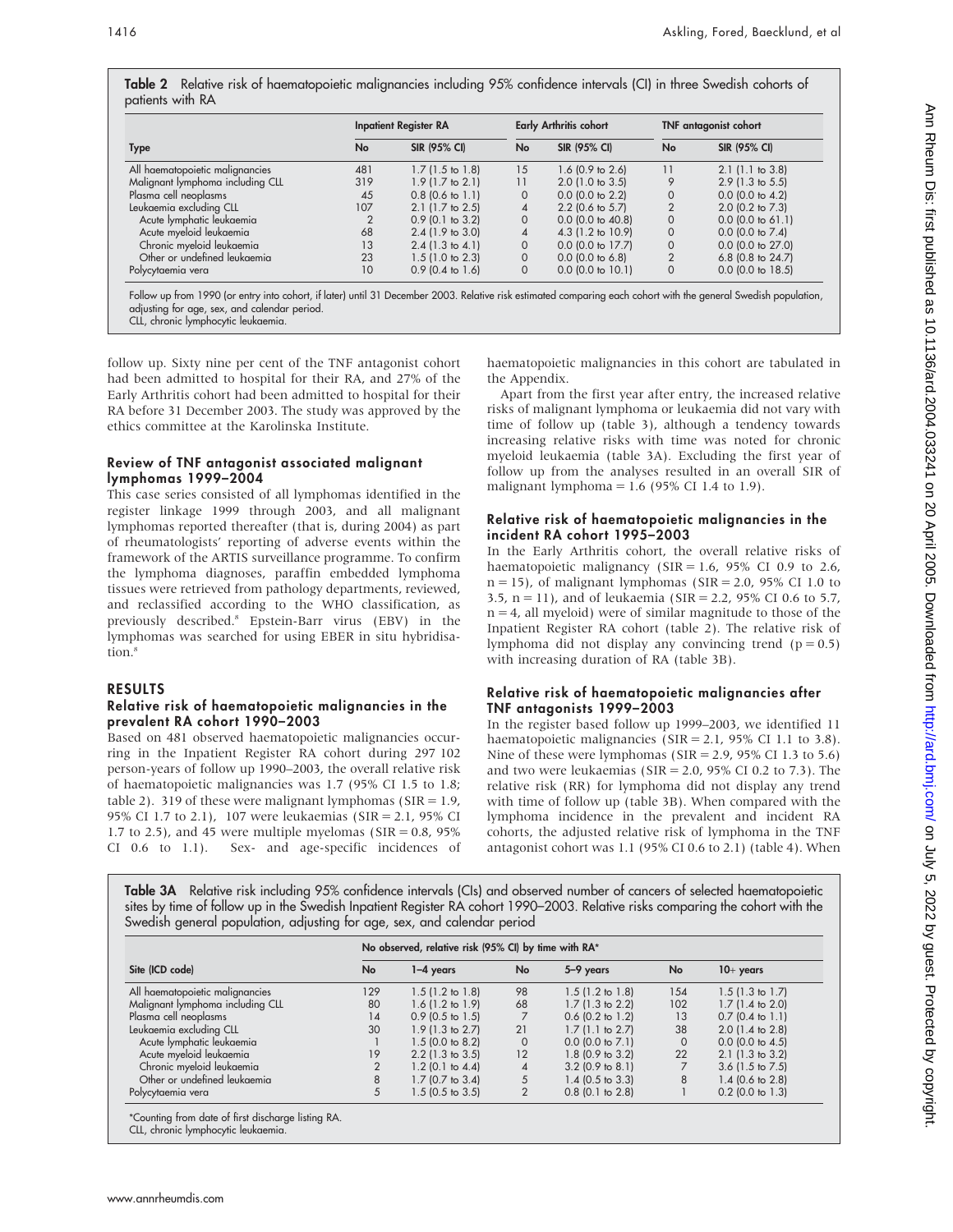|                        |               | No observed, relative risk (95% CI) by years since entry |    |                               |           |                    |  |  |
|------------------------|---------------|----------------------------------------------------------|----|-------------------------------|-----------|--------------------|--|--|
|                        | No            | $<$ ] year                                               | No | $1-2$ years                   | <b>No</b> | $3+$ years         |  |  |
| Early Arthritis cohort | $\mathcal{P}$ | $1.5(0.2 \text{ to } 5.2)$ 4                             |    | 1.8 $(0.5 \text{ to } 4.6)$ 5 |           | $2.4$ (0.8 to 5.7) |  |  |
| TNF antagonist cohort  |               | $3.7(1.0 \text{ to } 9.4)$ 3                             |    | 2.0 (0.4 to 5.8) 2            |           | 4.2 (0.5 to 15.3)  |  |  |

the first year of follow up in the Inpatient Register RA cohort was excluded, the corresponding relative risk for the TNF antagonist cohort was 1.3 (95% CI 0.6 to 2.5), and when the follow up of the Inpatient Register RA cohort was restricted to the period 1999–2003, the relative risks remained unchanged (data not shown).

#### Characteristics of TNF antagonist associated lymphomas 1999–2004

In addition to the nine lymphomas observed in our register based follow up 1999 through 2003, an additional three were reported in the ARTIS programme during 2004. No other lymphomas than those identified in the register linkage had been reported by the rheumatologists during the period 1999 through 2003. The review revealed a distribution of lymphoma subtypes similar to that seen among patients with RA not treated with TNF antagonists,<sup>8</sup> and a low number (n = 1) of EBV positive lymphomas (table 5).

#### **DISCUSSION**

In this study we present updated information on the expected occurrence of haematopoietic malignancies in patients with RA. With a striking consistency between the cohorts under study, the results indicate that patients with RA are at increased risk not only of malignant lymphomas but also equally of (myeloid) leukaemia. When using these "expected" RA rates as reference we found that patients with RA treated with TNF antagonists were not at any additional increased lymphoma risk compared with patients with RA not treated with TNF antagonists. The case review of TNF antagonist associated lymphomas showed an unremarkable distribution of lymphoma subtypes or EBV positive lymphomas compared with other patients with RA and lymphoma.<sup>8</sup>

The overall level of increase in lymphoma risk associated with RA in our study is in line with previous estimates.<sup>12913</sup> For leukaemia, previous studies have indicated—rather than confirmed—the possibility of increased risks. Because of the low background incidence, reported estimates for leukaemia have been less precise than those for lymphomas, often grouped together in one heterogeneous category including all leukaemia types, for example,<sup>3 13</sup> and have been inconsistent across the sexes, follow up categories, etc. In our study, increased relative risks were seen in all strata of follow up and for men and women. Although we can confirm an increased risk of leukaemia in RA, the extent to which the increased leukaemia risk is caused by the RA itself, its treatment, or both, remains unknown, although the increased risk also in the contemporary and incident RA cohort suggests that historic—or ''end stage''—drug regimens in RA like chlorambucil do not in themselves fully explain this increase in risk.

Validation of the RA diagnoses in the Inpatient Register showed that they were diagnostically correct (information available in the medical files versus American College of Rheumatology criteria for RA<sup>30</sup>), close to 90%, with the remainder being made up by other rheumatic diseases or conditions.7 Based on reported population prevalences of RA, we estimate that around 50% of all prevalent cases of RA in Sweden 2003 are covered by the current analyses, which might therefore serve as updated reference rates in current and future safety evaluation of antirheumatic treatments. Despite the presumed qualitative differences between the prevalent Inpatient Register RA cohort and the Early Arthritis

Table 4 Relative risk (RR) including 95% confidence intervals (CI) of malignant lymphoma in one prevalent cohort, one incident cohort, and one TNF antagonist treated cohort, respectively, of Swedish patients with RA

| Covariate                   | Person-years | Lymphomas (n) |                             |  |  |
|-----------------------------|--------------|---------------|-----------------------------|--|--|
| RA cohort                   |              |               |                             |  |  |
| Inpatient register cohort   | 297102       | 319           | 1.0 (reference)             |  |  |
| Cohort with early arthritis | 13292        | 11            | $0.8$ (0.4 to 1.4)          |  |  |
| TNF antagonist cohort       | 9715         | 9             | $1.1$ (0.6 to 2.1)          |  |  |
| Sex                         |              |               |                             |  |  |
| Male                        | 82596        | 138           | $2.0$ (1.6 to $2.4$ )       |  |  |
| Female                      | 237513       | 201           | 1.0 (reference)             |  |  |
| Age at entry (years)        |              |               |                             |  |  |
| $16 - 44$                   | 27702        | 9             | 1.0 (reference)             |  |  |
| $45 - 74$                   | 190631       | 197           | $3.1$ (1.6 to 6.1)          |  |  |
| $75+$                       | 101776       | 133           | 4.1 $(2.1 \text{ to } 8.0)$ |  |  |
| Time with RA* (years)       |              |               |                             |  |  |
| Missing                     | 437          | $\mathbf 0$   |                             |  |  |
| $0 - 4$                     | 137053       | 159           | $0.9$ (0.6 to 1.1)          |  |  |
| $5 - 9$                     | 73708        | 73            | $0.8$ (0.7 to 1.1)          |  |  |
| $10+$                       | 108911       | 107           | 1.0 (reference)             |  |  |

RRs estimated using Poisson regression, adjusted for all parameters in table.

\*Counting from date of first discharge with RA (Inpatient Register RA cohort) or specified date of onset of RA (Early Arthritis Register and TNF antagonist cohort).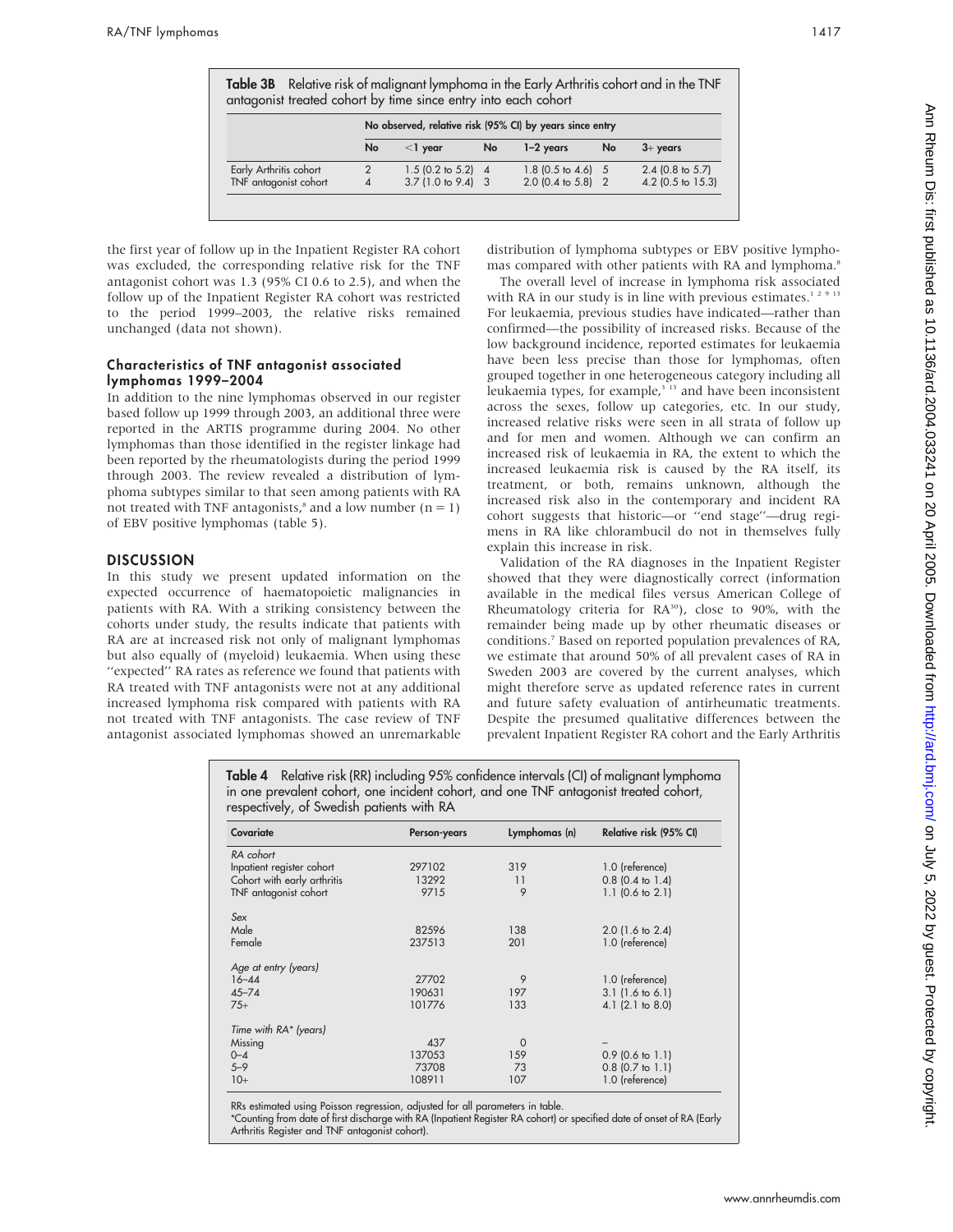| Year of birth<br><b>Sex</b> |      | Year of<br>lymphoma | Lymphoma subtype                                             | <b>EBV</b> |
|-----------------------------|------|---------------------|--------------------------------------------------------------|------------|
| F                           | 1918 | 1999                | Unspecified low grade NHL                                    | Neg        |
| F                           | 1940 | 2000                | Diffuse large B cell lymphoma                                | Neg        |
| F                           | 1926 | 2000                | Follicular lymphoma grade 1                                  | Neg        |
| M                           | 1923 | 2000                | Hodgkin, lymphocyte depletion                                | Pos        |
| F                           | 1943 | 2001                | Follicular lymphoma grade 3<br>Diffuse large B cell lymphoma | Neg        |
| F                           | 1954 | 2002                | MALT lymphoma                                                | Neg        |
| M                           | 1943 | 2002                | Diffuse large B cell lymphoma                                | NA.        |
| F                           | 1948 | 2002                | Chronic lymphocytic leukaemia                                | <b>NA</b>  |
| M                           | 1928 | 2003                | Unspecified NHL                                              | <b>NA</b>  |
| F                           | 1947 | 2004*               | Unspecified high grade NHL                                   | Neg        |
| F                           | 1921 | 2004*               | Unspecified                                                  | Neg        |
| F                           | 1952 | 2004*               | Hodgkin, lymphocyte depletion                                | Neg        |

incident RA cohort (for example, method of identification, calendar period of entry, duration of RA, and hospitalisation), the relative risks of haematopoietic malignancies were strikingly similar. Although there was an overlap between the cohorts, there was no overlap of haematopoietic malignancies between the Early Arthritis cohort and the TNF antagonist cohort, and the overlap between the TNF antagonist cohort and the Inpatient Register RA cohort did not measurably affect the relative risks observed (data not shown).

Because of the mandatory (for clinicians as well as pathologists) reporting of malignancies to the Swedish Cancer Register, its coverage is near complete.<sup>29</sup> Previous validations of, for example, 386 lymphomas in Swedish patients with RA 1965–95 showed that 98% of the registered lymphoma diagnoses were indeed correct, although the register information on lymphoma subtype was limited.7 Our register based design thus provided sensitive and valid outcome information, which was ascertained independently of exposure and uniformly in all cohorts. To determine the validity of the lymphoma diagnoses also in this study, and to increase diagnostic resolution further, we retrieved and reanalysed lymphoma specimens from patients in the TNF antagonist RA cohort. In all cases, the lymphoma diagnosis was substantiated by our review.

Data on the relative lymphoma risk associated with TNF antagonists in routine care (that is, beyond the selected patients' phase III trials which suggest an overall fourfold lymphoma  $risk^{21}$ ) is scarce, and case series presented by, for example, regulatory agencies are difficult to evaluate because of lack of information on the number of treated patients corresponding with the reported numerator of lymphomas.<sup>19</sup> In the hitherto largest attempt to assess relative risks outside the trial setting, Wolfe and Michaud followed up patients reported by some 900 rheumatologists to the National Data Bank for Rheumatic Diseases for self reported (but subsequently validated) lymphoma occurrence, and observed 14 lymphomas occurring in TNF antagonist treated patients, and 15 lymphomas in TNF naïve patients.<sup>9</sup> As in our study, TNF antagonists were associated with a tripled lymphoma risk in comparison with the general population.<sup>9</sup> In light of the moderate number of observed lymphomas in their study and ours, and the differences in study design, follow up, and outcome ascertainment, the results are remarkably consistent.

In a previous investigation by one of the regional Swedish initiatives to monitor TNF antagonists (SSATG)—which is included in our current report—five lymphomas in patients exposed to TNF antagonists were observed and compared

with two lymphomas that occurred in a prevalent comparator RA cohort, which resulted in a relative risk for TNF antagonists compared with other patients with RA of 5.0 (95% CI 0.9 to 27). $31$  In the pilot Swedish national linkage, the data of which are also included in the current linkage and overlapped with the data reported from the regional initiative, five TNF lymphomas were seen, which corresponded with a doubled relative lymphoma risk (relative  $risk = 2.2$ , 95% CI 0.9 to 5.5) compared with other patients with RA.<sup>32</sup>

Random variation and increased statistical precision are reasonable explanations for the seemingly divergent results between the two previous and our current Swedish assessment (relative risk compared with other patients with  $RA = 1.1$ , 95% CI 0.6 to 2.1,  $n = 9$ ). Other tentative explanations include the introduction of TNF antagonists into a prevalent setting of severely ill patients with RA at high risk of lymphoma, but that this degree of selection has attenuated somewhat. Importantly, the apparent difference between the Swedish assessments is unlikely to depend upon differences in the intensity of rheumatologists' reporting of lymphomas as side effects, because all three investigations were based on data reported as part of the mandatory cancer reporting to the Cancer Registry, and no corresponding difference was observed for solid cancers.<sup>31</sup> <sup>33</sup> <sup>34</sup>

Recent data from our group<sup>67</sup> and others<sup>10</sup> suggest that the overall almost doubled lymphoma risk in RA has a striking association with the burden of inflammatory activity (but not with antirheumatic treatment). The marginal or lack of increase in lymphoma risk associated with TNF antagonists in our study must therefore be viewed in the context of anti-TNF treatment of patients with high disease activity, as indicated by the median DAS28 of 5.6 at the start of anti-TNF treatment, and the more than 10-fold gradient in lymphoma risk between low and high overall burden of inflammatory disease activity among patients with RA.7

In the reviewed and reclassified lymphoma series, the distribution of lymphoma subtypes was largely similar to that reported by us in a larger series of lymphomas in Swedish patients with RA not treated with biological agents,<sup>8</sup> and with that reported by others.<sup>35</sup> Notably, we found little to suggest an increased proportion of EBV positive lymphomas, which indirectly argues against immune suppression (such as in the immediate post-transplant setting<sup>36</sup>) as a critical risk factor. Early reports to MedWatch highlighted the possibility of an immediate increase in lymphoma risk after the start of anti-TNF treatment.19 21 In the study by Wolfe and Michaud no pattern of immediate risk was detected, although infliximab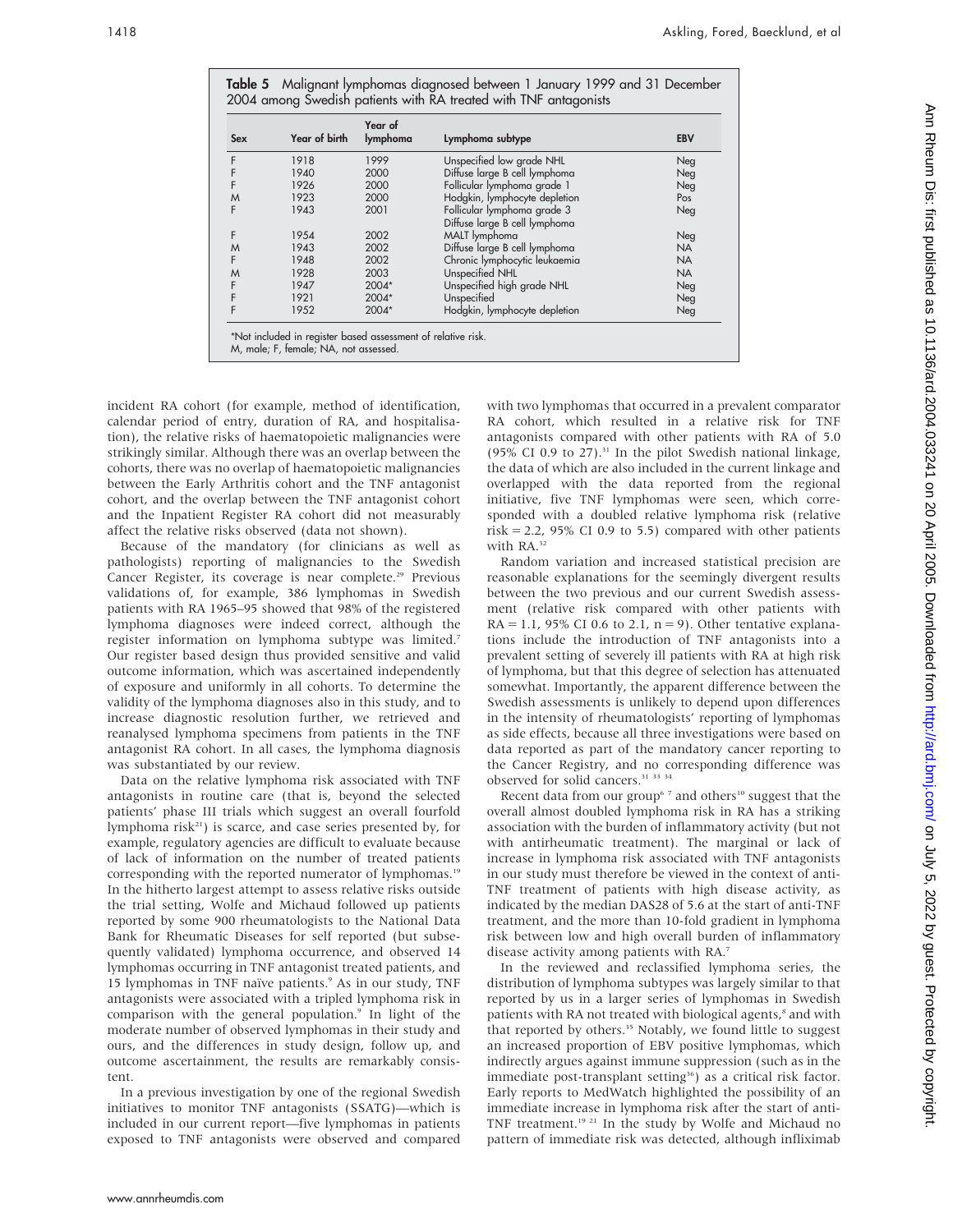Table 6 The observed sex- and age-specific incidence rates (per 100 000, 95% confidence interval within parentheses) of haematopoietic malignancies in the Inpatient Register RA cohort 1990–2003

|              | Malignant lymphomas* |                    | Multiple Myeloma |               | Leukaemia**     |                        |  |
|--------------|----------------------|--------------------|------------------|---------------|-----------------|------------------------|--|
| Attained age | Men                  | Women              | Men              | Women         | Men             | Women                  |  |
| $16 - 19$    | 0 (0 to 5389)        | 0 (0 to 2422)      | 0 (0 to 5389)    | 0 (0 to 2422) | $0(0)$ to 5389) | $0(0)$ to 2422)        |  |
| $20 - 39$    | 59 (6 to 213)        | 18 (2 to 66)       | 0(0 to 137)      | 0(0 to 43)    | 0(0 to 137)     | 18 (2 to 66)           |  |
| $40 - 59$    | 120 (74 to 183)      | $60(41)$ to $86$ ) | 11(1 to 41)      | 6(1 to 17)    | 29 (9 to 66)    | $16(7 \text{ to } 31)$ |  |
| $60 - 79$    | 240 (164 to 251)     | 93 (76 to 112)     | 16 (6 to 33)     | 16 (10 to 26) | 61 (40 to 89)   | 37 (27 to 50)          |  |
| $80+$        | 143 (82 to 232)      | 116 (86 to 153)    | 27 (5 to 78)     | 26 (13 to 47) | 53 (20 to 116)  | 38 (22 to 62)          |  |

treated patients had a seemingly shorter latency between the start of treatment and lymphoma diagnosis.<sup>9</sup> In our study we found little to suggest an immediate but transient risk increase. Interestingly, however, all four lymphomas that occurred within the first year after starting TNF antagonist treatment occurred in patients with RA who started the treatment in the first half of our study period (1999–2000, data not shown).

In conclusion, patients with RA are at increased risk not only of lymphoma but also of leukaemia. TNF antagonist treatment of RA is associated with, at the most, a marginally augmented lymphoma risk, which still must be judged in the light of a higher disease activity among patients who are offered TNF antagonist treatment. Characteristics of these lymphomas are similar to those seen in patients with longstanding active RA not treated with biological agents. Of necessity, long term lymphoma risk of TNF antagonists, and temporal trends in this risk, remain unknown and warrant prolonged systematic monitoring of large populations treated with TNF antagonists.

#### ACKNOWLEDGEMENTS

We gratefully acknowledge the following centres and their Swedish RA register/ARTIS representatives for allowing us to use their data: Yngve Adolfsson, Sunderby Hospital, Luleå; Ewa Berglin, Norrland's University Hospital, Umeå; Torgny Smedby, Östersund County Hospital;Rüdi Götze, Sundsvall County Hospital;Anna-Carin Holmqvist, Hudiksvall's Hospital; Sven Tegmark, Gävle County Hospital; Jörgen Lysholm, Falu lasarett, Falun; Solveig Gustafsson, Karlstad's Central Hospital; Eva Baecklund, Akademiska Hospital, Uppsala; Rolf Oding, Västerås Hospital; Per Salomonsson, University Hospital, Örebro; Birgitta Nordmark, Karolinska University Hospital, Solna; Ingiäld Hafström, Karolinska University Hospital, Huddinge; Göran Lindahl, Danderyd's Hospital, Stockholm; Gun Sandahl, Queen Sophia Hospital, Stockholm; Martin Mousa, Visby lasarett, Visby; Anders Lindblad, Visby Privat, Visby; Åke Thörner, Mälarsjukhuset, Eskilstuna; Lars Cöster, University Hospital, Linköping; Sören Transö, County Hospital Ryhov, Jönköping; Olle Svernell, Västervik's Hospital; Claudia Jacobs, Oskarshamn's Hospital; Bengt Lindell, Kalmar County Hospital; Maria Söderlin, Växjö's CentralHospital; Olof Börjesson, Växjö Privat;Göran Kvist, Centrallasarettet Borås; Karin Svensson, Kärnsjukhuset, Skövde; Tomas Torstenson, Uddevalla Hospital; Ingeli Andreasson, Göteborg privat; Lennart Bertilsson, Sahlgrenska University Hospital, Gothenburg; Tore Saxne, University Hospital in Lund; Miriam Karlsson, Lasarettet Trelleborg; Annika Teleman, Spenshult, Oskarström; Catharina Keller, Helsingborg's Lasarett; Astrid Schröder, Ängelholm's Hospital; Jan Theander, Kristianstad's Central Hospital; Christina Book, MAS University Hospital, Malmö. We thank Maud Rütting, Medical Products Agency, for help with the retrieval of medical files of the lymphoma cases.

Financial support for the Early Arthritis Register was provided by the Swedish National Board of Health and Welfare.

Financial support for this study was obtained from the Swedish Cancer Society, from the insurance company AFA, and from Wyeth-Ayerst, Schering-Plough, Abbott Immunology, and Bristol Myers Squibb. The investigators were in charge of, and solely responsible for, all data collection, analysis, and writing of the manuscript, without any constraints exerted by the agencies or companies that helped to sponsor the study.

#### Authors' affiliations .....................

J Askling, C M Fored, L Brandt, A Ekbom, Clinical Epidemiology Unit, Department of Medicine, Karolinska University Hospital, Stockholm, Sweden

J Askling, S Lindblad, L Klareskog, N Feltelius, Rheumatology Unit, Department of Medicine, Karolinska University Hospital, Stockholm, Sweden

E Baecklund, Department of Rheumatology, Uppsala University Hospital, Uppsala, Sweden

C Backlin, C Sundström, Department of Genetics and Pathology, Rudbeck Laboratory, Uppsala University, Uppsala, Sweden

L Bertilsson, Department of Rheumatology, Sahlgrenska University Hospital, Gothenburg, Sweden

L Cöster, Department of Rheumatology, Linköping University Hospital, Sweden

P Geborek, T Saxne, Department of Rheumatology, Lund University Hospital, Lund, Sweden

L T Jacobsson, Department of Rheumatology, Malmö University Hospital, Malmö, Sweden

J Lysholm, Department of Rheumatology, Falu County Hospital, Falun, Sweden

S Rantapää-Dahlqvist, Department of Rheumatology, University Hospital, Umeå, Sweden

N Feltelius, Medical Products Agency, Uppsala, Sweden

#### APPENDIX

Table 6 shows the observed sex- and age-specific incidence rates of haematopoietic malignancies in the Inpatient Register RA cohort 1990–2003.

#### REFERENCES

- Ekstrom K, Hjalgrim H, Brandt L, Baecklund E, Klareskog L, Ekbom A, et al. Risk of malignant lymphomas in patients with rheumatoid arthritis and in their first-degree relatives. Arthritis Rheum 2003;48:963–70.
- 2 Mellemkjaer L, Linet MS, Gridley G, Frisch M, Moller H, Olsen JH. Rheumatoid arthritis and cancer risk. Eur J Cancer 1996;32A:1753–7.
- 3 Thomas E, Brewster DH, Black RJ, Macfarlane GJ. Risk of malignancy among
- patients with rheumatic conditions. *Int J Cancer* 2000;**88**:497–502.<br>4 **Hakulinen T**, Isomaki H, Knekt P. Rheumatoid arthritis and cancer studies based on linking nationwide registries in Finland. Am J Med 1985;78:29–32.
- 5 Prior P, Symmons DP, Hawkins CF, Scott DL, Brown R. Cancer morbidity in rheumatoid arthritis. Ann Rheum Dis 1984;43:128–31.
- 6 Baecklund E, Ekbom A, Sparen P, Feltelius N, Klareskog L. Disease activity and risk of lymphoma in patients with rheumatoid arthritis: nested case-control study. BMJ 1998;317:180–1.
- 7 Baecklund E, Ekbom A, Feltelius N, Iliadou A, Backlin C, Askling J, et al. Disease activity, but not DMARD use, increases the risk for malignant lymphoma in rheumatoid arthritis: a case-control study of 378 RA lymphoma patients. Ann Rheum Dis 2004;63(suppl 1):103.
- 8 Baecklund E, Sundstrom C, Ekbom A, Catrina AI, Biberfeld P, Feltelius N, et al. Lymphoma subtypes in patients with rheumatoid arthritis: increased<br>proportion of diffuse large B cell lymphoma. *Arthritis Rheum*<br>2003;**48**:1543–50.
- 9 Wolfe F, Michaud K. Lymphoma in rheumatoid arthritis: the effect of methotrexate and anti-tumor necrosis factor therapy in 18,572 patients. Arthritis Rheum 2004;50:1740–51.
- 10 Wolfe F. Inflammatory activity, but not methotrexate or prednisone use predicts non-Hodgkin's lymphoma in rheumatoid arthritis. Arthritis Rheum 1998;41(suppl 9):188.
- 11 Bendix G, Bjelle A, Holmberg E. Cancer morbidity in rheumatoid arthritis patients treated with Proresid or parenteral gold. *Scand J Rheumatol*<br>1995;**24**:79–84.
- 12 Gridley G, Klippel JH, Hoover RN, Fraumeni JF. Incidence of cancer among men with the Felty syndrome. Ann Intern Med 1994;120:35–9.